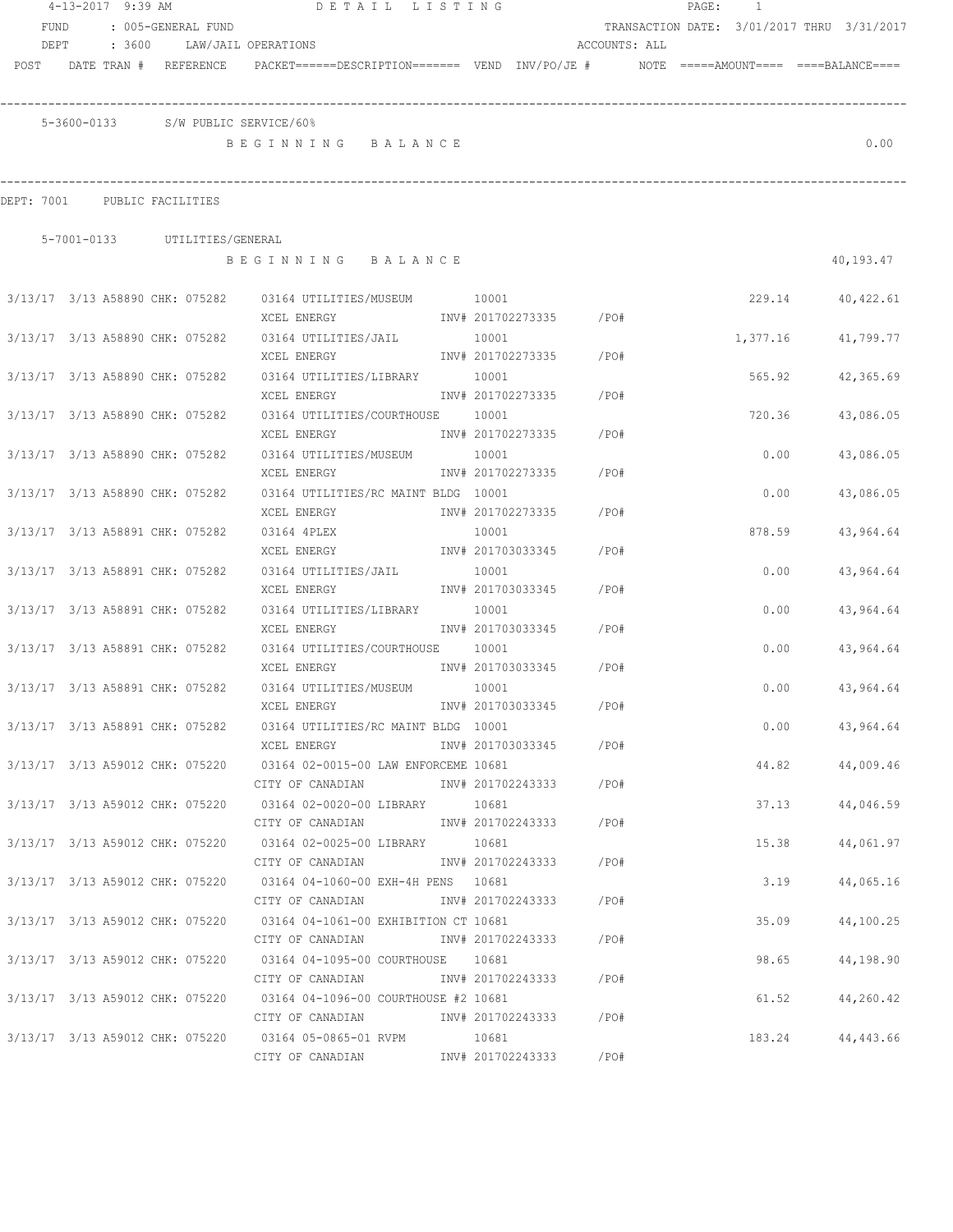|      | $4 - 13 - 2017$ 9:39 AM |                          | DETAIL LISTING                                                                                                 |       |                        |               | PAGE: | $\mathcal{P}$ |                                            |
|------|-------------------------|--------------------------|----------------------------------------------------------------------------------------------------------------|-------|------------------------|---------------|-------|---------------|--------------------------------------------|
| FUND |                         | : 005-GENERAL FUND       |                                                                                                                |       |                        |               |       |               | TRANSACTION DATE: 3/01/2017 THRU 3/31/2017 |
| DEPT |                         | : 7001 PUBLIC FACILITIES |                                                                                                                |       |                        | ACCOUNTS: ALL |       |               |                                            |
|      |                         |                          | POST DATE TRAN # REFERENCE PACKET=====DESCRIPTION======= VEND INV/PO/JE # NOTE =====AMOUNT==== ====BALANCE==== |       |                        |               |       |               |                                            |
|      |                         |                          |                                                                                                                |       |                        |               |       |               |                                            |
|      |                         |                          | 3/13/17 3/13 A59012 CHK: 075220 03164 05-0866-01 RVPM 10681                                                    |       |                        |               |       |               | 60.61 44,504.27                            |
|      |                         |                          | CITY OF CANADIAN MOTHOM INV# 201702243333 / PO#                                                                |       |                        |               |       |               |                                            |
|      |                         |                          | 3/13/17 3/13 A59052 CHK: 075248 03164 OTHER METERS 12592                                                       |       |                        |               |       | 1,771.63      | 46,275.90                                  |
|      |                         |                          | NORTH PLAINS ELECTRIC CO- INV# 201703063346 / PO#                                                              |       |                        |               |       |               |                                            |
|      |                         |                          | 3/13/17 3/13 A59052 CHK: 075248 03164 GEM VOTING BOOTH                                                         | 12592 |                        |               |       | 85.69         | 46,361.59                                  |
|      |                         |                          | NORTH PLAINS ELECTRIC CO- INV# 201703063346 / PO#                                                              |       |                        |               |       |               |                                            |
|      |                         |                          | 3/13/17 3/13 A59102 CHK: 075277 03164 040-001-1415-01-LIBRARY 13824                                            |       |                        |               |       | 75.79         | 46, 437.38                                 |
|      |                         |                          | WEST TEXAS GAS, INC MONTH 201703093351 / PO#                                                                   |       |                        |               |       |               |                                            |
|      |                         |                          | 3/13/17 3/13 A59102 CHK: 075277 03164 040-001-4000-01 EX CENTE 13824                                           |       |                        |               |       | 671.73        | 47,109.11                                  |
|      |                         |                          | WEST TEXAS GAS, INC                                                                                            |       | INV# 201703093351 /PO# |               |       |               |                                            |
|      |                         |                          | 3/13/17 3/13 A59102 CHK: 075277 03164 040-001-5735-02-MUSEUM 13824                                             |       |                        |               |       | 223.62        | 47,332.73                                  |
|      |                         |                          | WEST TEXAS GAS, INC MONTH 201703093351 / PO#                                                                   |       |                        |               |       |               |                                            |
|      |                         |                          | 3/13/17 3/13 A59102 CHK: 075277 03164 040-001-5815-01-BALLPARK 13824                                           |       |                        |               |       | 25.17         | 47,357.90                                  |
|      |                         |                          | WEST TEXAS GAS, INC 1NV# 201703093351 / PO#                                                                    |       |                        |               |       |               |                                            |
|      |                         |                          | 3/13/17 3/13 A59102 CHK: 075277 03164 040-001-5810-01-PAVILION 13824                                           |       |                        |               |       | 45.29         | 47,403.19                                  |
|      |                         |                          | WEST TEXAS GAS, INC 		 INV# 201703093351 / PO#                                                                 |       |                        |               |       |               |                                            |
|      |                         |                          | 3/13/17 3/13 A59102 CHK: 075277 03164 040-001-1405-01 COURTHOU 13824                                           |       |                        |               |       | 387.57        | 47,790.76                                  |
|      |                         |                          | WEST TEXAS GAS, INC MONTH 201703093351 / PO#                                                                   |       |                        |               |       |               |                                            |
|      |                         |                          | 3/13/17 3/13 A59102 CHK: 075277 03164 040-013-0045-00 CFD MAIN 13824                                           |       |                        |               |       | 170.12        | 47,960.88                                  |
|      |                         |                          | WEST TEXAS GAS, INC MOV# 201703093351 / PO#                                                                    |       |                        |               |       |               |                                            |
|      |                         |                          | 3/31/17 3/31 A59422 CHK: 075337 03201 INTERNET                                                                 | 10220 |                        |               |       | 52.15         | 48,013.03                                  |
|      |                         |                          | AT&T                                                                                                           |       | INV# 201703303372 /PO# |               |       |               |                                            |
|      |                         |                          | ============= MARCH ACTIVITY DB: 7,819.56 CR: 0.00 7,819.56                                                    |       |                        |               |       |               |                                            |
|      |                         |                          | ============ ACCOUNT TOTAL DB: 7,819.56 CR: 0.00                                                               |       |                        |               |       |               |                                            |

DEPT: 7016 CEMETERY

| 5-7016-0133 | UTILITIRS |  |
|-------------|-----------|--|
|             |           |  |

B E G I N N I N G B A L A N C E 48.54

|  | 3/13/17 3/13 A58890 CHK: 075282 | 03164 UTILITIES/CEMETERY | 10001 |                   |      | 10.19 | 58.73 |
|--|---------------------------------|--------------------------|-------|-------------------|------|-------|-------|
|  |                                 | XCEL ENERGY              |       | INV# 201702273335 | /PO# |       |       |
|  | 3/13/17 3/13 A58891 CHK: 075282 | 03164 UTILITIES/CEMETERY | 10001 |                   |      | 0.00  | 58.73 |
|  |                                 | XCEL ENERGY              |       | INV# 201703033345 | /PO# |       |       |
|  | =============                   | DB:<br>MARCH ACTIVITY    | 10.19 | CR:               | 0.00 | 10.19 |       |
|  |                                 | DB:<br>ACCOUNT TOTAL     | 10.19 | CR:               | 0.00 |       |       |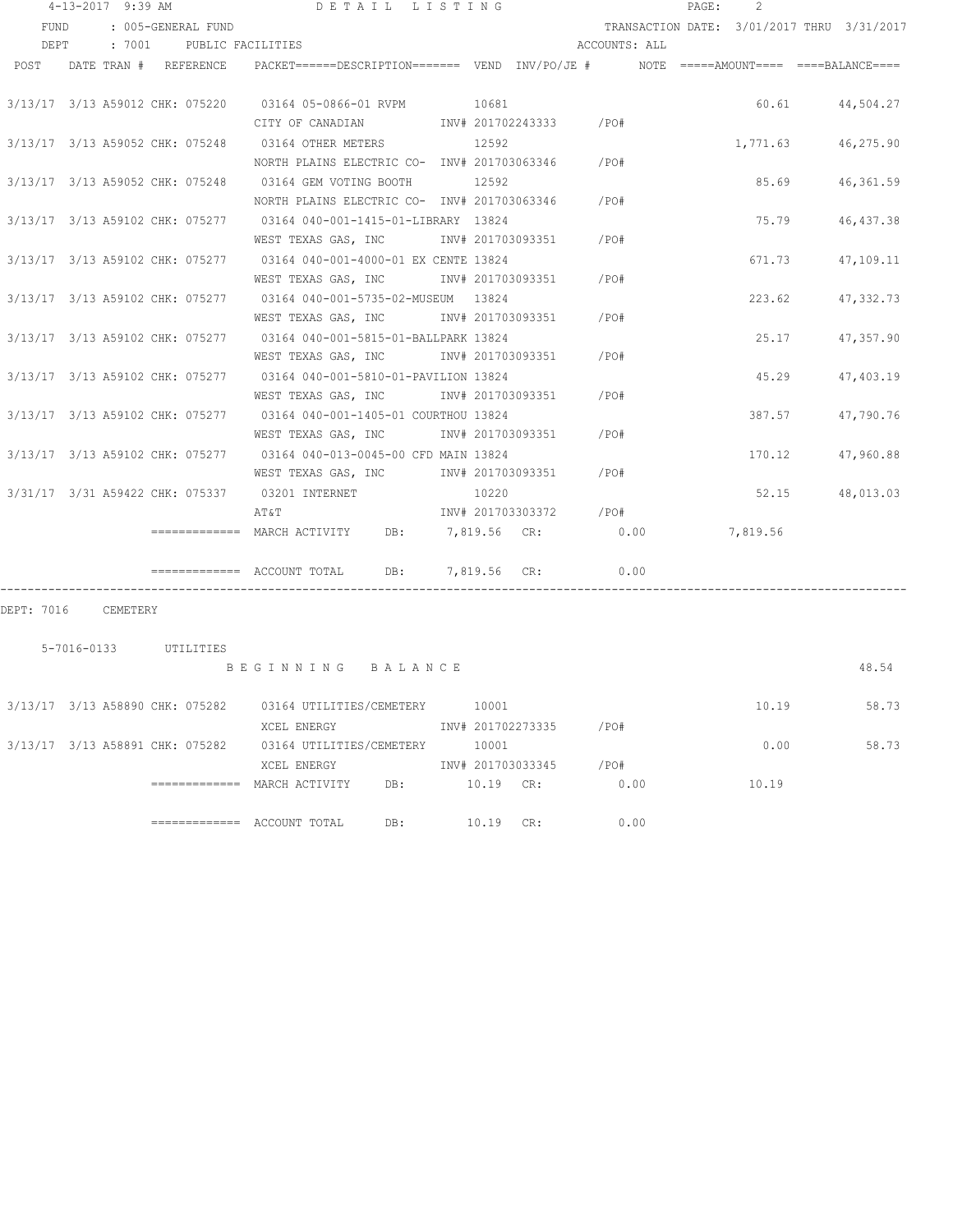|                               | 4-13-2017 9:39 AM |                             | DETAIL LISTING                                                                                                            |            |               | 3<br>PAGE: |                                            |
|-------------------------------|-------------------|-----------------------------|---------------------------------------------------------------------------------------------------------------------------|------------|---------------|------------|--------------------------------------------|
| FUND                          |                   | : 005-GENERAL FUND          |                                                                                                                           |            |               |            | TRANSACTION DATE: 3/01/2017 THRU 3/31/2017 |
|                               |                   | DEPT : 7016 CEMETERY        |                                                                                                                           |            | ACCOUNTS: ALL |            |                                            |
|                               |                   |                             | POST DATE TRAN # REFERENCE PACKET======DESCRIPTION======= VEND INV/PO/JE # NOTE =====AMOUNT==== ===BALANCE====            |            |               |            |                                            |
|                               |                   |                             | 000 ERRORS IN THIS REPORT! *-*-*-*-*-*-*-*-*-*-*-*-*-*-                                                                   |            |               |            |                                            |
|                               |                   |                             | ** REPORT TOTALS ** --- DEBITS --- -- CREDITS ---                                                                         |            |               |            |                                            |
|                               |                   |                             | BEGINNING BALANCES:                                                                                                       | 40,242.01  | 0.00          |            |                                            |
|                               |                   |                             | REPORTED ACTIVITY:                                                                                                        | 7,829.75   | 0.00          |            |                                            |
|                               |                   |                             | ENDING BALANCES:                                                                                                          | 48,071.76  | 0.00          |            |                                            |
|                               |                   |                             | TOTAL FUND ENDING BALANCE: 48,071.76                                                                                      |            |               |            |                                            |
| FUND: 010-AIRPORT             |                   |                             |                                                                                                                           |            |               |            |                                            |
| DEPT: 7010 AIRPORT            |                   |                             |                                                                                                                           |            |               |            |                                            |
|                               |                   | 5-7010-0133 UTILITIES       |                                                                                                                           |            |               |            |                                            |
|                               |                   |                             | BEGINNING BALANCE                                                                                                         |            |               |            | 2,419.59                                   |
|                               |                   |                             | 3/13/17 3/13 A58881 CHK: 001163 03170 AIRPORT WATER 10681<br>CITY OF CANADIAN 1NV# 201702243334 /PO#                      |            |               |            | 3.19 2,422.78                              |
|                               |                   |                             | 3/13/17 3/13 A58883 CHK: 001165 03170 NORTH PLAINS ELECTRIC CO 12592<br>NORTH PLAINS ELECTRIC CO- INV# 201703063349 / PO# |            |               |            | 557.13 2,979.91                            |
|                               |                   |                             | ============ MARCH ACTIVITY DB: 560.32 CR: 0.00                                                                           |            |               | 560.32     |                                            |
|                               |                   |                             | $\overline{\phantom{1}}$ ============ ACCOUNT TOTAL DB: 560.32 CR:                                                        |            | 0.00          |            |                                            |
|                               |                   |                             | 000 ERRORS IN THIS REPORT! $*-*-*-*-*-*-*-*-*-*-*-*-*-*-**$                                                               |            |               |            |                                            |
|                               |                   |                             | ** REPORT TOTALS ** --- DEBITS --- -- CREDITS ---                                                                         |            |               |            |                                            |
|                               |                   |                             | BEGINNING BALANCES:                                                                                                       | 2,419.59   | 0.00          |            |                                            |
|                               |                   |                             | REPORTED ACTIVITY:                                                                                                        | 560.32     | 0.00          |            |                                            |
|                               |                   |                             | ENDING BALANCES:                                                                                                          | 2,979.91   | 0.00          |            |                                            |
|                               |                   |                             | TOTAL FUND ENDING BALANCE:                                                                                                | 2,979.91   |               |            |                                            |
| FUND: 011-ROAD & BRIDGE PCT 1 |                   |                             |                                                                                                                           |            |               |            |                                            |
| DEPT: 4011                    |                   | ROAD & BRIDGE 1             |                                                                                                                           |            |               |            |                                            |
|                               |                   | 5-4011-0133 UTILITIES/PCT 1 |                                                                                                                           |            |               |            |                                            |
|                               |                   |                             | BEGINNING BALANCE                                                                                                         |            |               |            | 1,151.97                                   |
|                               |                   |                             | 3/13/17 3/13 A59052 CHK: 075248 03164 PCT 1                                                                               | 12592      |               |            | 142.16 1,294.13                            |
|                               |                   |                             | NORTH PLAINS ELECTRIC CO- INV# 201703063346 / PO#<br>3/13/17 3/13 A59102 CHK: 075277 03164 040-001-3995-01-PCT 1 BA 13824 |            |               |            | 179.91 1,474.04                            |
|                               |                   |                             | WEST TEXAS GAS, INC MONTH 201703093351 / PO#                                                                              |            |               |            |                                            |
|                               |                   |                             | ============= MARCH ACTIVITY DB: 322.07 CR:                                                                               |            | 0.00          | 322.07     |                                            |
|                               |                   |                             | $\equiv$ ============= ACCOUNT TOTAL<br>DB:                                                                               | 322.07 CR: | 0.00          |            |                                            |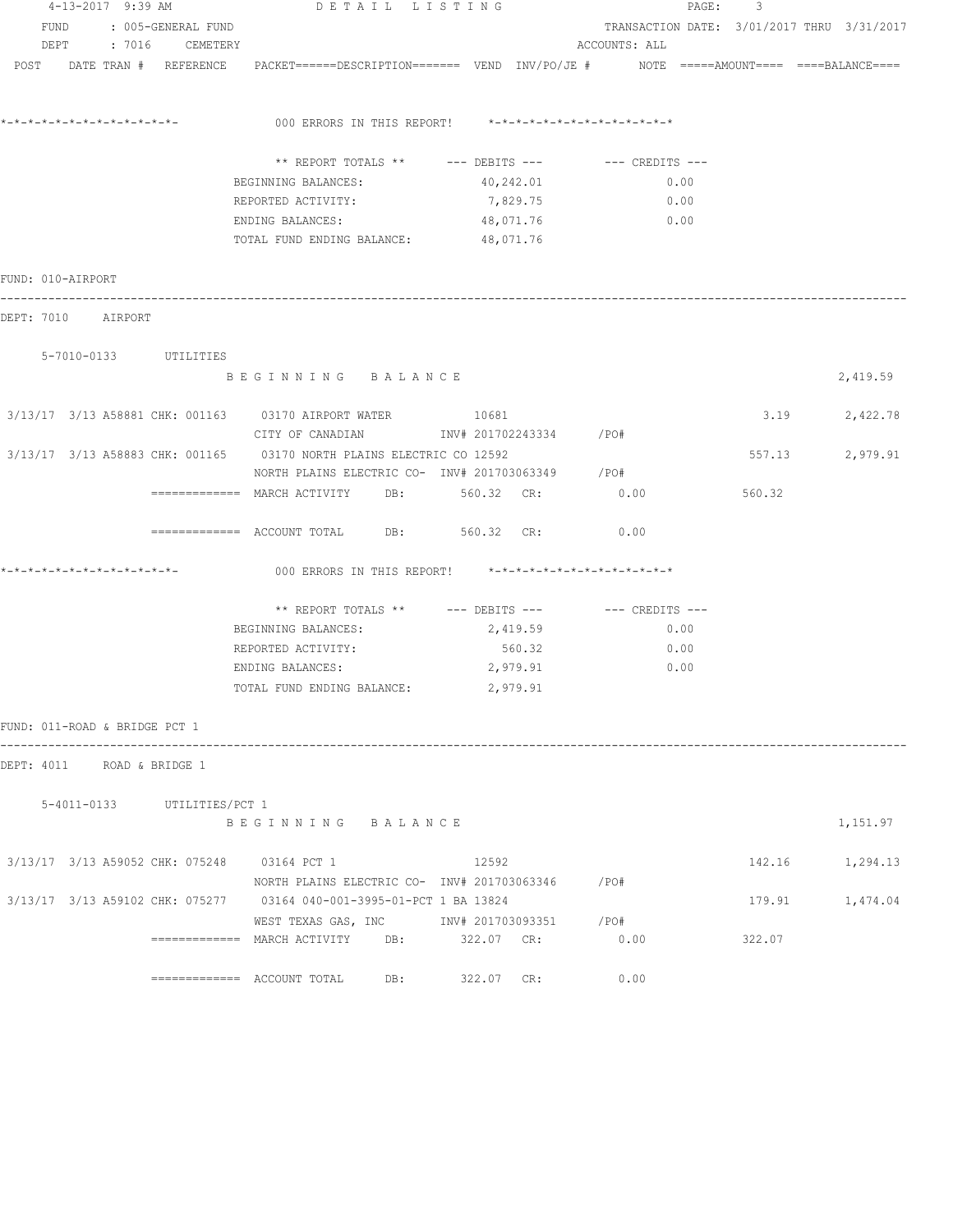| 4-13-2017 9:39 AM                           |                                | DETAIL LISTING                                                                                                  |                |                                            | PAGE: 4 |                 |
|---------------------------------------------|--------------------------------|-----------------------------------------------------------------------------------------------------------------|----------------|--------------------------------------------|---------|-----------------|
|                                             | FUND : 011-ROAD & BRIDGE PCT 1 |                                                                                                                 |                | TRANSACTION DATE: 3/01/2017 THRU 3/31/2017 |         |                 |
|                                             | DEPT : 4011 ROAD & BRIDGE 1    |                                                                                                                 |                | ACCOUNTS: ALL                              |         |                 |
|                                             |                                | POST DATE TRAN # REFERENCE PACKET======DESCRIPTION======= VEND INV/PO/JE # NOTE =====AMOUNT==== ====BALANCE==== |                |                                            |         |                 |
|                                             |                                |                                                                                                                 |                |                                            |         |                 |
|                                             |                                | 000 ERRORS IN THIS REPORT! *-*-*-*-*-*-*-*-*-*-*-*-*-*-                                                         |                |                                            |         |                 |
|                                             |                                | ** REPORT TOTALS ** --- DEBITS --- -- CREDITS ---                                                               |                |                                            |         |                 |
|                                             |                                | BEGINNING BALANCES:                                                                                             | 1,151.97       | 0.00                                       |         |                 |
|                                             |                                | REPORTED ACTIVITY:                                                                                              | 322.07         | 0.00                                       |         |                 |
|                                             |                                | ENDING BALANCES:                                                                                                | 1,474.04       | 0.00                                       |         |                 |
|                                             |                                | TOTAL FUND ENDING BALANCE: 1,474.04                                                                             |                |                                            |         |                 |
| FUND: 012-ROAD & BRIDGE PCT 2               |                                |                                                                                                                 |                |                                            |         |                 |
| DEPT: 4012 ROAD & BRIDGE 2                  |                                |                                                                                                                 |                |                                            |         |                 |
| 5-4012-0133 UTILITIES/PCT 2                 |                                |                                                                                                                 |                |                                            |         |                 |
|                                             |                                | BEGINNING BALANCE                                                                                               |                |                                            |         | 948.31          |
|                                             |                                | 3/13/17 3/13 A59052 CHK: 075248 03164 PCT 2<br>NORTH PLAINS ELECTRIC CO- INV# 201703063346 / PO#                | 12592          |                                            |         | 132.63 1,080.94 |
|                                             |                                | 3/31/17  3/31  A59425  CHK:  075340  03201  PCT  2  PHONE                                                       | 13882          |                                            |         | 78.55 1,159.49  |
|                                             |                                | WINDSTREAM 1NV# 201703293369 /PO#                                                                               |                |                                            |         |                 |
|                                             |                                | ============ MARCH ACTIVITY DB: 211.18 CR: 0.00                                                                 |                |                                            | 211.18  |                 |
|                                             |                                | ============ ACCOUNT TOTAL DB: 211.18 CR: 0.00                                                                  |                |                                            |         |                 |
| *-*-*-*-*-*-*-*-*-*-*-*-*-*-                |                                | 000 ERRORS IN THIS REPORT! *-*-*-*-*-*-*-*-*-*-*-*-*-*-                                                         |                |                                            |         |                 |
|                                             |                                | ** REPORT TOTALS ** --- DEBITS --- -- -- CREDITS ---                                                            |                |                                            |         |                 |
|                                             |                                | BEGINNING BALANCES:                                                                                             | 948.31         | 0.00                                       |         |                 |
|                                             |                                | REPORTED ACTIVITY:                                                                                              | 211.18         | 0.00                                       |         |                 |
|                                             |                                | ENDING BALANCES:                                                                                                | 1,159.49       | 0.00                                       |         |                 |
|                                             |                                | TOTAL FUND ENDING BALANCE:                                                                                      | 1,159.49       |                                            |         |                 |
| FUND: 013-ROAD & BRIDGE PCT 3               |                                |                                                                                                                 |                |                                            |         |                 |
| DEPT: 4013 ROAD & BRIDGE 3                  |                                |                                                                                                                 |                |                                            |         |                 |
|                                             | 5-4013-0133 UTILITIES/PCT 3    |                                                                                                                 |                |                                            |         |                 |
|                                             |                                | BEGINNING BALANCE                                                                                               |                |                                            |         | 1,184.37        |
| 3/13/17 3/13 A59052 CHK: 075248 03164 PCT 3 |                                |                                                                                                                 | 12592          |                                            |         | 195.94 1,380.31 |
|                                             |                                | NORTH PLAINS ELECTRIC CO- INV# 201703063346 /PO#                                                                |                |                                            |         |                 |
|                                             |                                | $==========$ MARCH ACTIVITY                                                                                     | DB: 195.94 CR: | 0.00                                       | 195.94  |                 |
|                                             |                                |                                                                                                                 | 195.94 CR:     | 0.00                                       |         |                 |